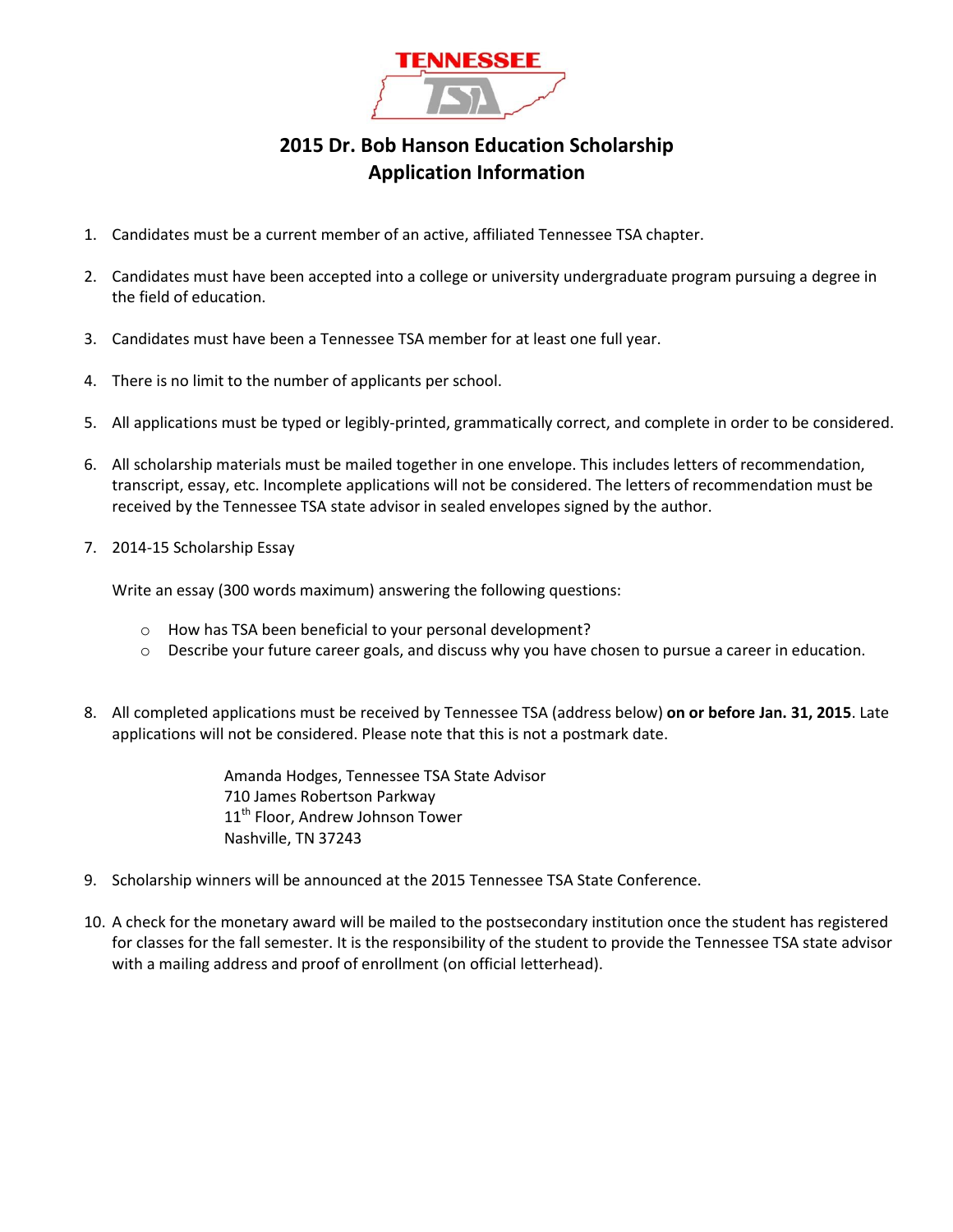

# **2015 Tennessee TSA Dr. Bob Hanson Education Scholarship Application Form**

| <b>Student Name</b>                       |                                                                                                                                            |                                                                                  |                                                                                                                       |  |  |
|-------------------------------------------|--------------------------------------------------------------------------------------------------------------------------------------------|----------------------------------------------------------------------------------|-----------------------------------------------------------------------------------------------------------------------|--|--|
|                                           | Last Name                                                                                                                                  | First Name                                                                       | Middle Initial                                                                                                        |  |  |
| <b>Home Address</b>                       |                                                                                                                                            |                                                                                  |                                                                                                                       |  |  |
| City                                      |                                                                                                                                            | State                                                                            | Zip Code                                                                                                              |  |  |
| <b>Email Address</b>                      |                                                                                                                                            |                                                                                  |                                                                                                                       |  |  |
| <b>Home Phone</b>                         | <b>Cell Phone</b><br><u> 1980 - Johann Stoff, deutscher Stoff, der Stoff, der Stoff, der Stoff, der Stoff, der Stoff, der Stoff, der S</u> |                                                                                  |                                                                                                                       |  |  |
| <b>School Name</b>                        |                                                                                                                                            |                                                                                  | and the control of the control of the control of the control of the control of the control of the control of the      |  |  |
| <b>School Address</b>                     |                                                                                                                                            |                                                                                  |                                                                                                                       |  |  |
| City                                      |                                                                                                                                            | <b>State</b>                                                                     | Zip Code                                                                                                              |  |  |
| <b>School Phone</b>                       |                                                                                                                                            |                                                                                  |                                                                                                                       |  |  |
| <b>Career Goal</b>                        |                                                                                                                                            |                                                                                  |                                                                                                                       |  |  |
| <b>Pursue Your Education As Of Today?</b> |                                                                                                                                            | Have You Been Accepted To A Postsecondary Or Collegiate Program To<br><b>Yes</b> | <b>No</b>                                                                                                             |  |  |
| If Yes, Please Provide Institution Name   |                                                                                                                                            |                                                                                  |                                                                                                                       |  |  |
|                                           | If No, Please Indicate Where You Have Applied                                                                                              |                                                                                  | <u> 1989 - Johann Barn, mars ann an t-Amhain Aonaich an t-Aonaich an t-Aonaich an t-Aonaich an t-Aonaich an t-Aon</u> |  |  |
| <b>Grade Point Average (GPA)</b>          |                                                                                                                                            | (If in an Honors/AP Program, please convert your GPA to a 4.0 scale.)            | (on a 4.0 non-weighted scale)                                                                                         |  |  |
| <b>Class Rank</b>                         |                                                                                                                                            | <b>No. In Class</b>                                                              |                                                                                                                       |  |  |
|                                           |                                                                                                                                            | Indicate SAT and ACT scores, if available. (If not available, leave blank.):     |                                                                                                                       |  |  |
| SAT score:                                |                                                                                                                                            | ACT score:                                                                       |                                                                                                                       |  |  |